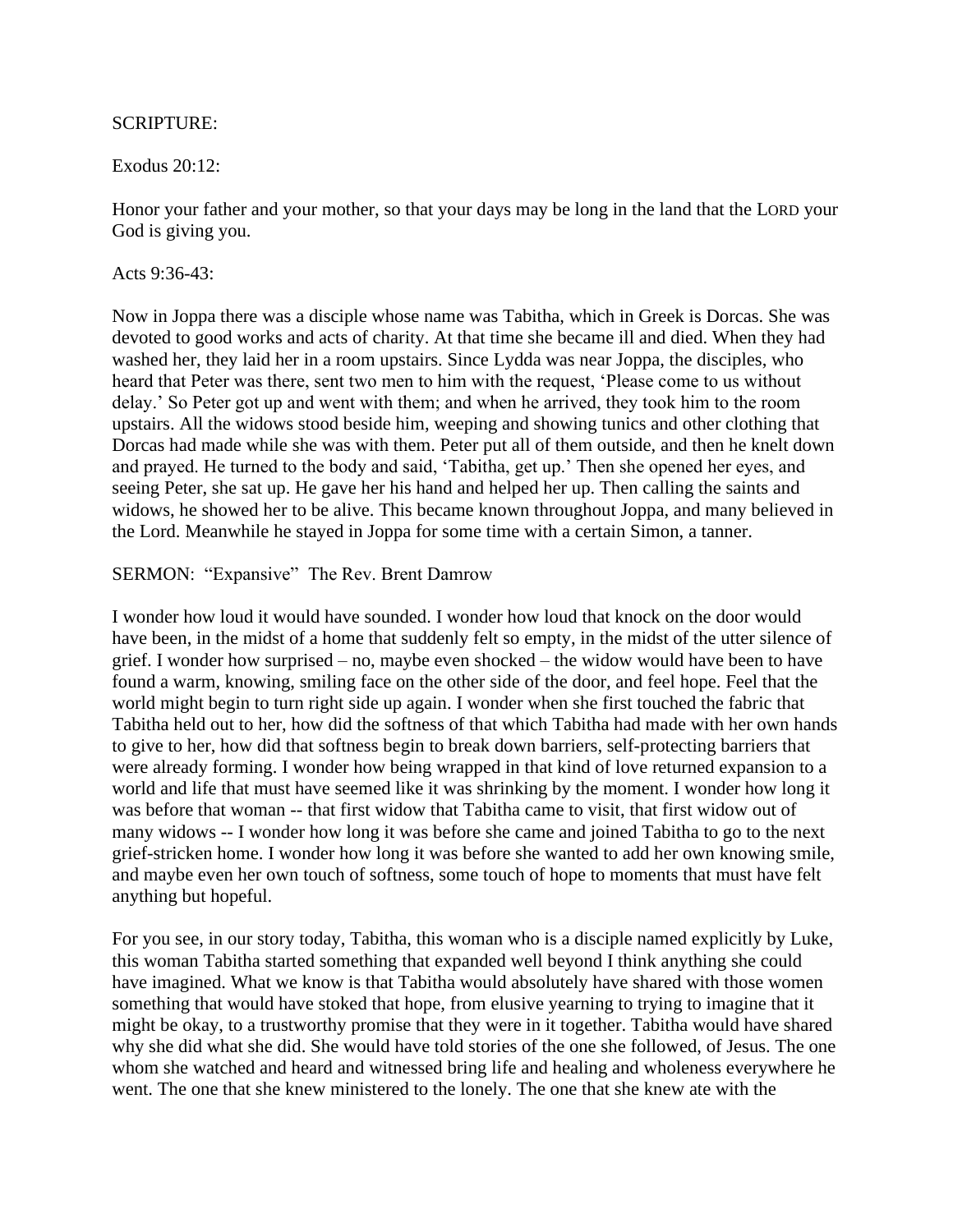outcasts. The one who showed Tabitha the way to live. She also would have shared stories of how Jesus fit into the larger picture of God, the one who creates and gives life, the one who made things good and who freed people from slavery. The one who gave the people a home. The one who makes a home with us. And the one who had just recently, if stories from Jerusalem were to be believed, the one who broke the barrier of death to bring Jesus back to life. The one who even now was ushering in a new creation, a new start, a whole new kind of kin-dom.

I want to say it again. Tabitha, you see, was a full-fledged, bona fide disciple. Oh yeah, she's named explicitly by Luke here in verse 36: "There was a disciple named Tabitha." But even more so, Tabitha was a disciple because of what she did. It was written all over the way she mothered. To be a disciple, you see, means literally to be a learner. And Tabitha so clearly learned from Jesus, didn't she? To listen to Luke tell the story, she was devoted to good works. She didn't dabble in them, she didn't do them on the side, she didn't do them when time was left over. She was devoted to good works. Tabitha was rooted in kindness and compassion, to helping those whose worlds were contracting. Sounds awfully Christ-like to me. Awfully mother hen-ish, gathering the vulnerable under the wings of the beautiful textiles that she made, gathering them – as you see in our scripture reading – into community. Into an expansive life. Into connection and into beauty.

Tabitha, you see, lived resurrection. Tabitha lived Easter. She lived the truth of new life even in the shadow of death. She lived in a way that built or rebuilt hope and trust for those who most needed it. She lived Easter, not as a spectacular moment, not as a day to put on your best hat and go out. She lived Easter not as some isolated miracle, but as the truth about how God breaks down *all* barriers. The truth about how God authors goodness. And if you believe Psalm 23, sends that goodness to stalk and pursue us all of our lives. Her work was done as truth of how God had been and still is at work in the world, faithfully extending boundaries outwards, ever expansive, always new, rooted in being life-giving.

Tabitha came to see it first-hand in and through Jesus. She watched, especially as the walls of diminishment and loss closed in, how Jesus always responded in a way that opened. Friends, there is no question. Easter is spectacular and revolutionary. But for Tabitha, it was also completely in keeping with how God has acted, how God will act, how God may even be acting this very moment, bringing life from death.

And so, as Jesus came to all in need, she too went to those widows. She lived in trust with every breath, in a kind of life that by definition is expansive, sharing, giving, caring, every day until she died. The expansive force of Tabitha's way of life is on clear display in these few verses.

Those widows that she helped came together. They gathered in that room to honor her. Not coming each separately as individuals in one place, but as a community already bound together. They came as one body to care for *her* body. Luke tells us that they brought those life-giving things that she had made for them. They were clinging to them. I imagine they were clinging, yes, so as never to forget Tabitha. But I also firmly believe that they were doing it to honor her. A tangible sign of faith and expansion, honoring and remembering that knock on their door, that smile and outstretched arm expanding their collapsing worlds back into connection. For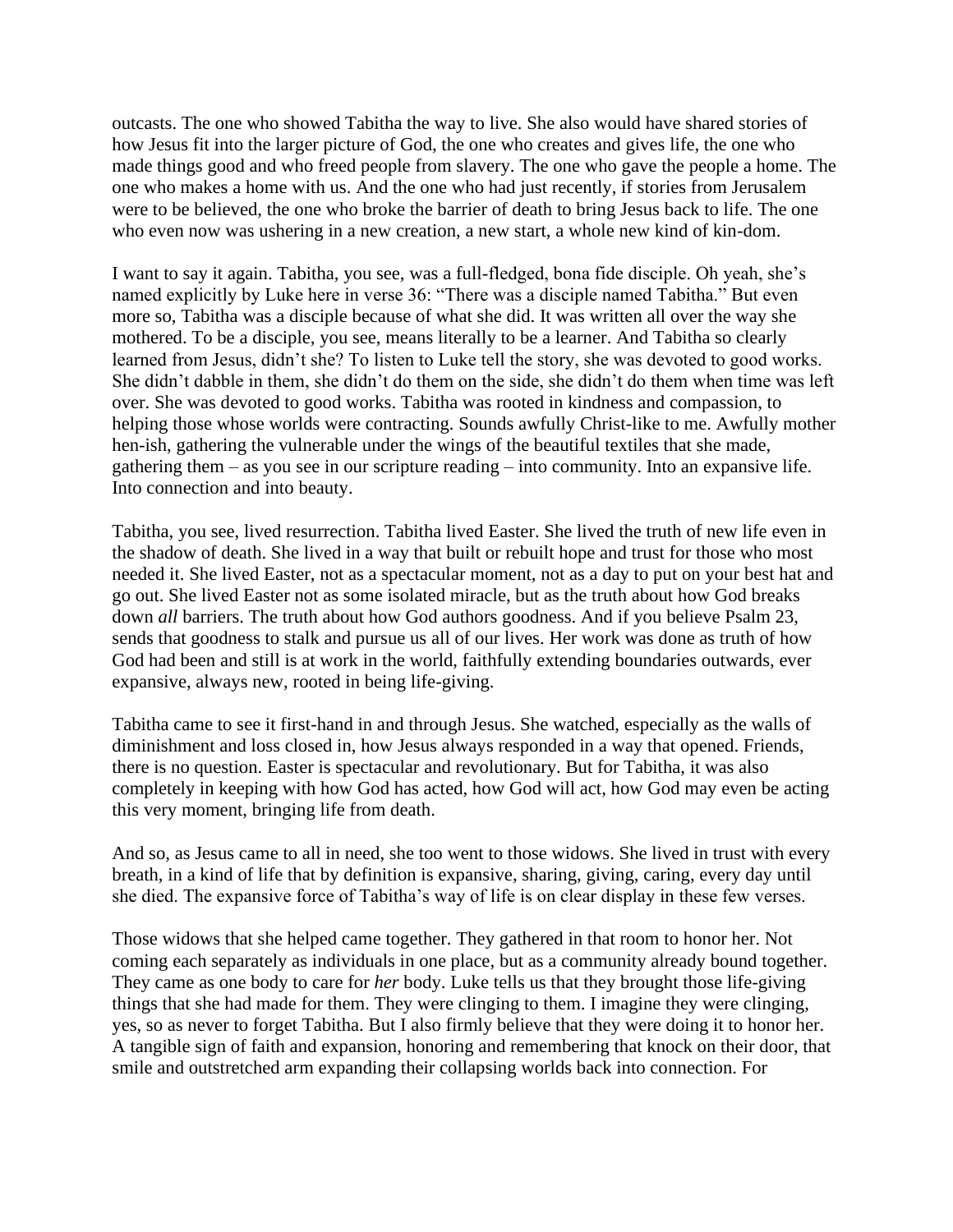remember, the loss of Tabitha was not the first devastating loss these women knew. They knew that in the midst of it could come a breath of hope and a power of belief.

But it's not just the women gathered there where we see Tabitha's expansive way of being. The other disciples that were there sent a pair of men running to go get Peter, who was in the next town over, and bring Peter here. And Peter, well, he too is an ordinary person living a resurrection life in this story. He was a disciple as well. For remember, to be a disciple is to be a learner. And in these few verses, he learned so much from Jesus, didn't he? The first thing is he came when he was called. There was no reason given to Peter as to why he should come. Just come, you are needed. How many times did Jesus respond to that? He saw in these messengers their distress, and Peter did not look away. When he came there, he saw the mourning and he was moved by compassion, just like Jesus. He created a place of quiet, just like Jesus did. And then he prayed. It is textbook to how Luke would have said how Jesus would have handled moments just like those. And it is textbook for not just Peter, but for you and me, as well.

Peter knew the power of prayer. He knew it from the one who taught him, from Jesus. Not just in how to pray, not just the possibility of hearing our still speaking God, but connecting to the still creating, still breathing, still expanding power of God. And then in the midst of his own prayer, just like it happened with Jesus time after time after time in Luke's gospel, life poured out, lungs filled, and expansion happened.

Peter raised Tabitha from the dead! That is no small matter. But he lived the truth of new life even in the shadow of death, just as Tabitha did, just as all the other disciples of that time did, too. He, like Tabitha, lived his life in a way that honored and recognized the world-changing, amazing miracle of Easter. He saw it in the ongoing context of what God has been doing, is doing, and will always do. It took it from this moment of fancy, this moment of question, to the sure-fired hope that expansion was always on its way.

And Peter lived the way of Christ every single day with every single breath, until he found himself in the very place Christ did. Oh yeah, Peter found himself literally on a cross. But I also know that Peter found himself just like that bandit on the other cross – in paradise, too.

Yes, both Peter and Tabitha did what you and I eventually will do. They died. But wow, how they lived! And not just for themselves, but how their lungs expanded with Spirit, how their bodies and souls expanded with faith, how they became sources of expansion for others whose worlds were closing in on them. For that is what they learned, not just to hope *for* our faith, but to trust *in* our faith. Both through Jesus and through the stories of faith that had long since found their way into their hearts.

Friends, at the heart of Easter living, the reason we leave that "Alleluia" banner up for a while, is that what happened on Easter is amazing and hard to take in. But its heart is simply hope and trust. Not simply in any single or isolated example, even one as spectacular as life pouring forth from a tomb near Calvary, but how that act resonates with the God of life and creation who has always been up to such goodness, if we have but eyes to see and ears to hear. Life. Expansive life.